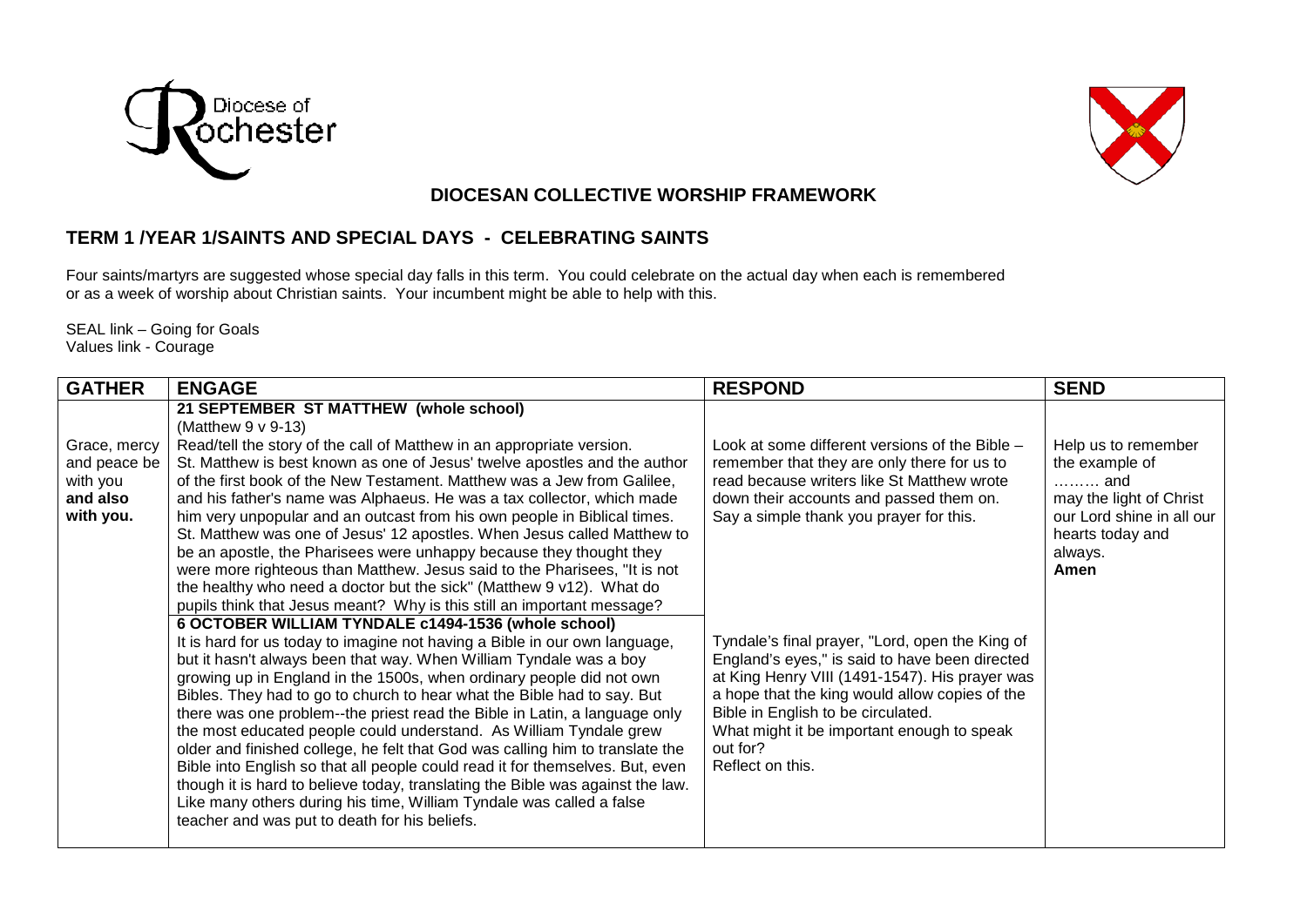



## **DIOCESAN COLLECTIVE WORSHIP FRAMEWORK**

| (There is a version of Tyndale's story narrated in the first person on the     |                                                |  |
|--------------------------------------------------------------------------------|------------------------------------------------|--|
| website Church History for Kids)                                               |                                                |  |
| 15 OCTOBER TERESA OF AVILA (whole school)                                      | Christ has no body now, but yours.             |  |
| Saint Teresa of Avila was someone who dedicated her life to God and            | No hands, no feet on earth, but yours.         |  |
| someone for whom prayer was very important. Teresa was born in 1515.           | Yours are the eyes through which               |  |
| Avila is a town in Castile, Spain. If you have a map or globe, show where      | Christ looks with compassion into the world.   |  |
| Spain is.                                                                      | Yours are the feet                             |  |
| When Teresa was seven years old, she tried to run away with her brother,       | with which Christ walks to do good.            |  |
| Rodrigo, to Africa. Teresa wanted to go to Africa to tell the people there     | Yours are the hands                            |  |
| about Jesus. They didn't get very far. Their uncle brought the children back   | with which Christ blesses the world.           |  |
| home and Teresa's brother blamed her for the idea of running away.             |                                                |  |
| Teresa's mother died when Teresa was 14. When Teresa was 15, her               | (use this prayer to help pupils to think about |  |
| father had her move into a convent. In the 1500s, it was common for            | how they can be like Christ to others today)   |  |
| young girls from wealthy families to go to a convent to be educated. When      |                                                |  |
| Teresa was 20, she became a nun. A nun is a religious person who               |                                                |  |
| devotes herself to God's work. Teresa prayed a lot about living a simpler      |                                                |  |
| life, and when she was 40 years old, she started a new convent. The            |                                                |  |
| sisters in this new convent all agreed they would live simply and spend        |                                                |  |
| their days studying and praying. The sisters in this new convent wore          |                                                |  |
| sandals instead of shoes and habits made of coarse fabric. A "habit" is the    |                                                |  |
| robe a sister wears. Teresa wanted the sisters to change their way of          |                                                |  |
| thinking. She didn't want them to be worried about clothing and fashion.       |                                                |  |
| She thought if they changed what they wore on the outside, it would help       |                                                |  |
| them change on the inside. The nuns in this convent had to be silent.          |                                                |  |
| Teresa wanted them to devote themselves to studying and praying about          |                                                |  |
| God. If you talk too much, sometimes it is difficult to listen to God. Her new |                                                |  |
| convent was called Saint Joseph and 13 nuns lived there. Teresa and the        |                                                |  |
| nuns who lived there had made a decision to live a simple, hard life           |                                                |  |
| devoted to God. Teresa wrote that letting God into your heart was like         |                                                |  |
| planting seeds in your life. When we pray and help others, we let the seeds    |                                                |  |
| grow.                                                                          |                                                |  |
| Teresa wrote a book about becoming friends with God. She felt God was          |                                                |  |
| her best friend.                                                               |                                                |  |
| (There are a number of points which you could take further with pupils -       |                                                |  |
| see italics)                                                                   |                                                |  |